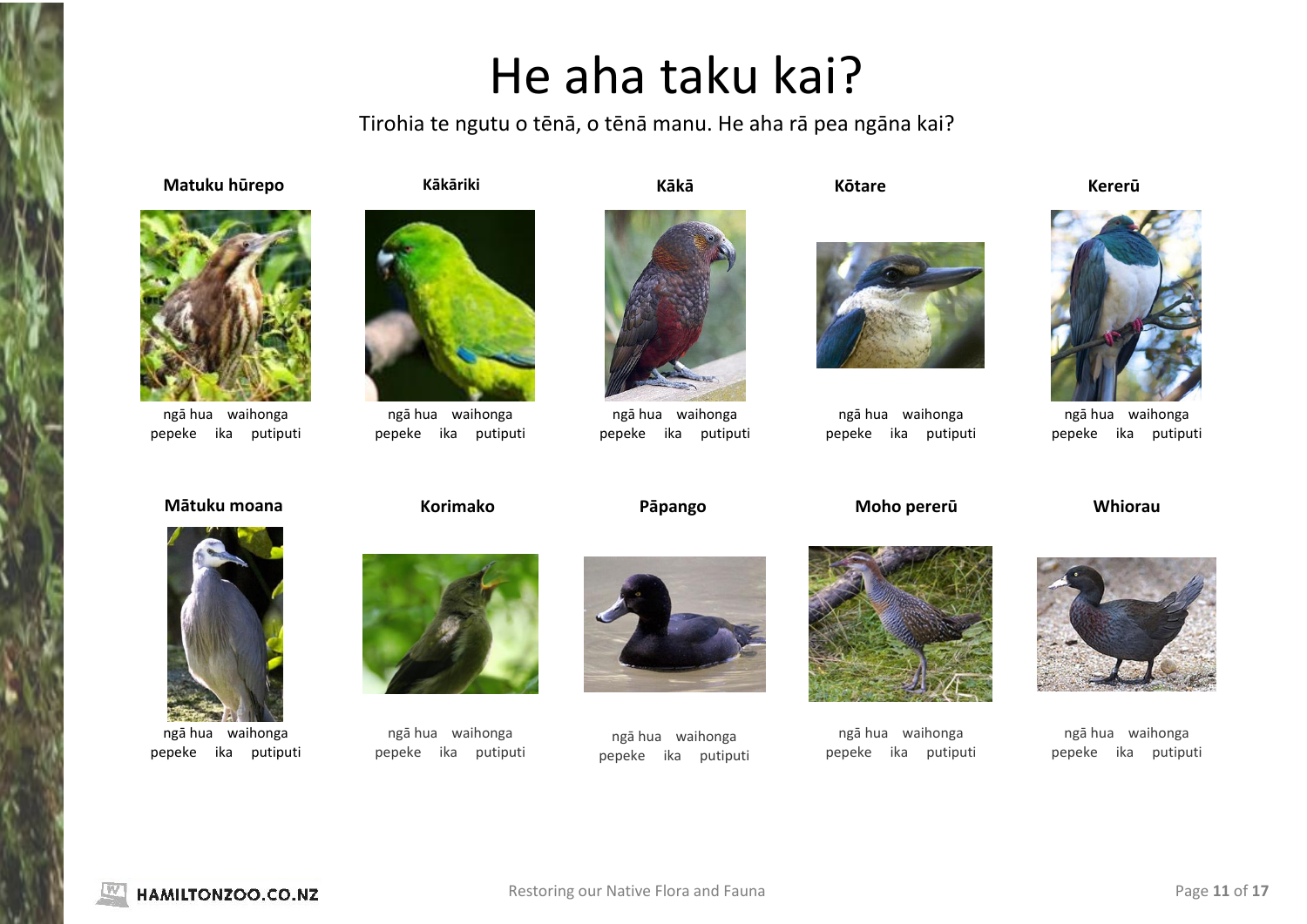## He aha tēnei momo tipu?

Tirohia tā mātua paekati manu. Kimihia te ingoa Māori, ingoa Pākehā hoki mō ia tipu.











| Ingoa Māori  | Ingoa Māori  | Ingoa Māori  | Ingoa Māori  | Ingoa Māori  |
|--------------|--------------|--------------|--------------|--------------|
|              |              |              |              |              |
|              |              |              |              |              |
| Ingoa Pākehā | Ingoa Pākehā | Ingoa Pākehā | Ingoa Pākehā | Ingoa Pākehā |
|              |              |              |              |              |
|              |              |              |              |              |
|              |              |              |              |              |

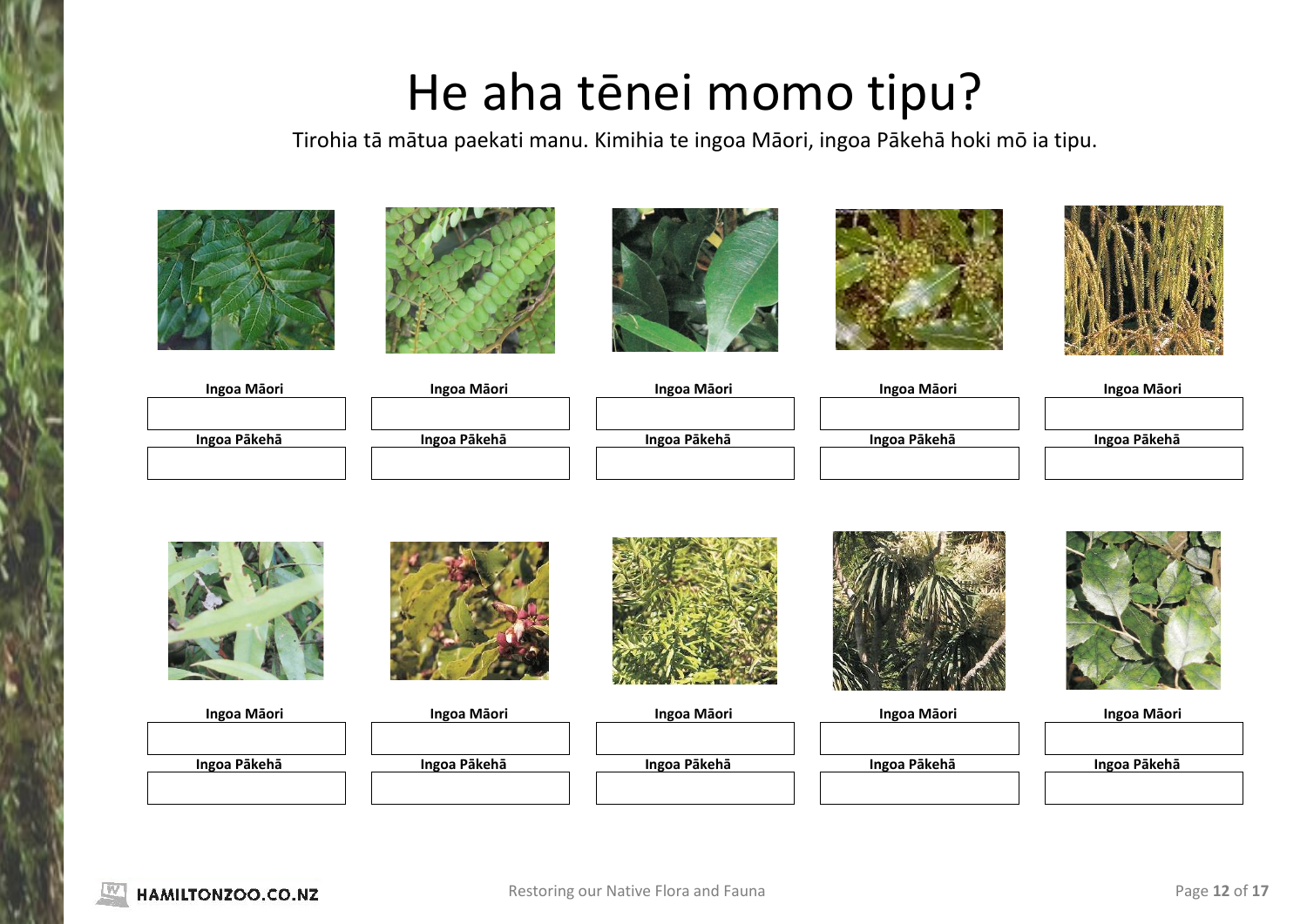# He aha tēnei momo tipu?

Tirohia tā mātua paekati manu. Kimihia te ingoa Māori, ingoa Pākehā hoki mō ia tipu.





Black Matipo







| Ingoa Māori     | Ingoa Māori         | Ingoa Māori              | <b>Ingoa Māori</b> | Ingoa Māori  |
|-----------------|---------------------|--------------------------|--------------------|--------------|
| Titoki          | Kowhai              | Kohia                    | Tarata             | Rimu         |
| Ingoa Pākehā    | Ingoa Pākehā        | Ingoa Pākehā             | Ingoa Pākehā       | Ingoa Pākehā |
| New Zealand Ash | North Island Kowhai | New Zealand Passionfruit | Lemonwood          | Rimu         |



**Ingoa Pākehā Ingoa Pākehā Ingoa Pākehā Ingoa Pākehā Ingoa Pākehā** Tawa

Matai Black Pine

Ti Kouka Cabbage Tree

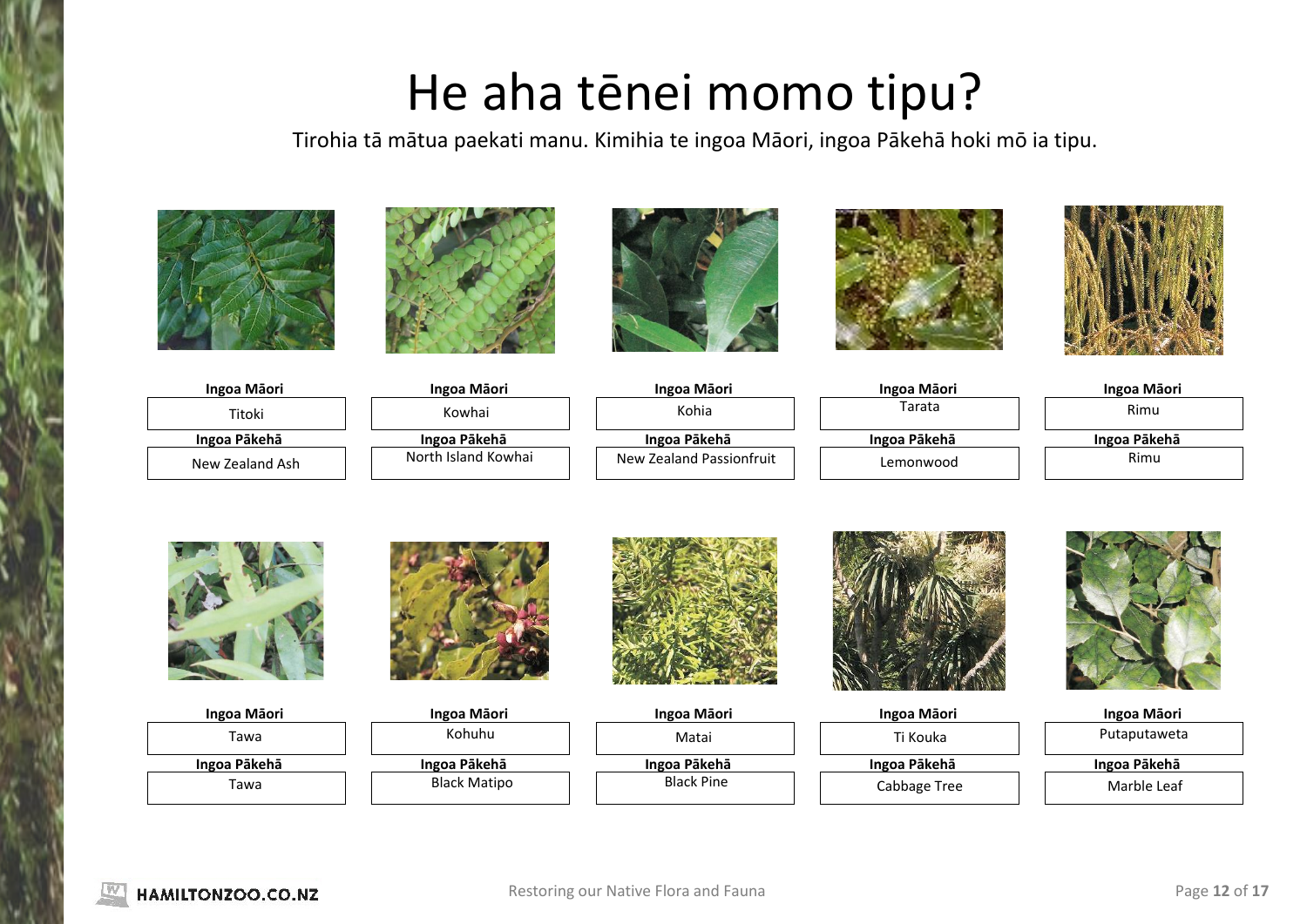# He pēwhea tōku āhua?

Āta tirohia ngā tipu kei raro nei, ka tuhi ai i te āhua o tētehi rau. Tirohia tōna āhua, tōna hanga, ngā iarau me te takoto i runga i te tā.

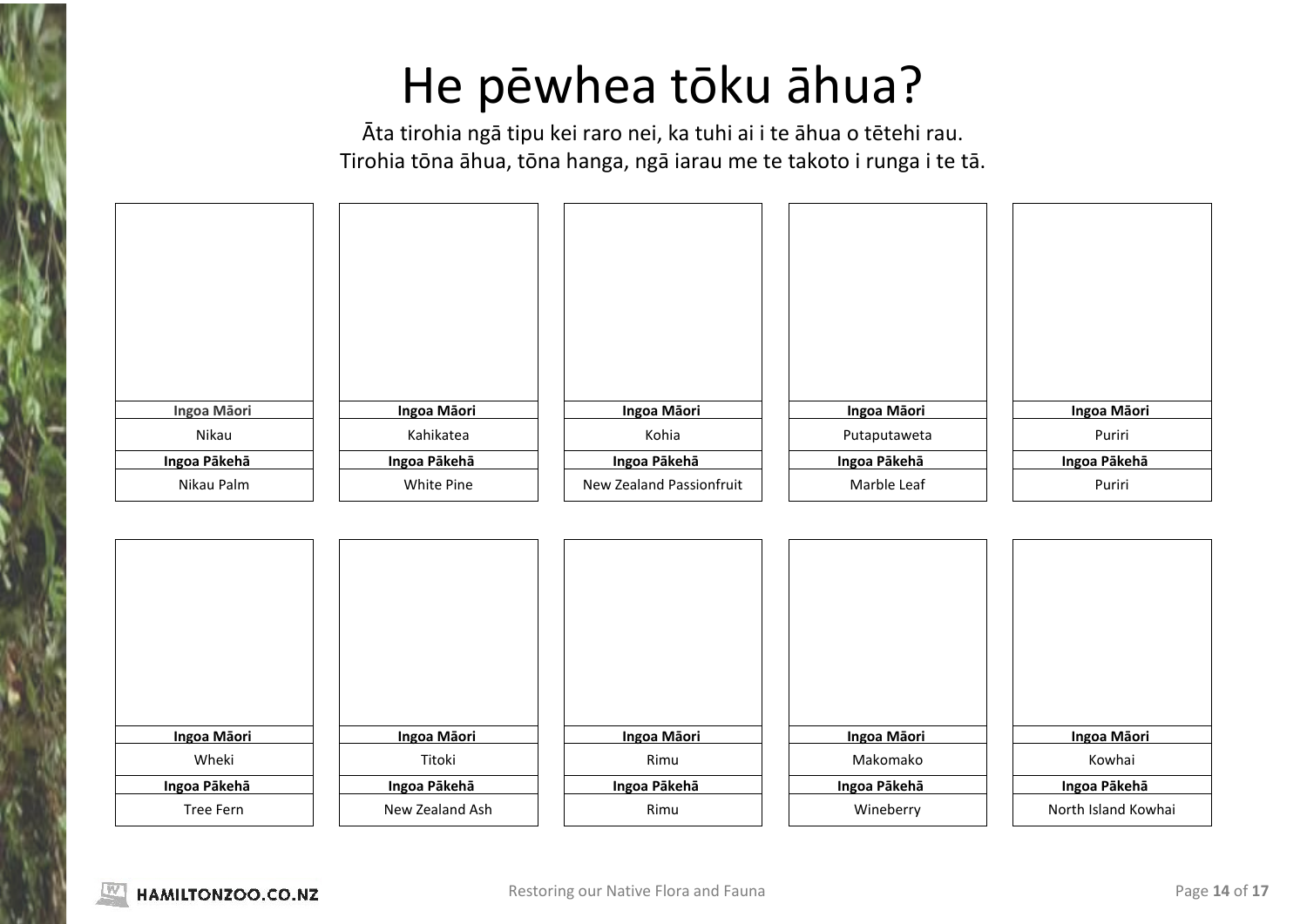# He aha kei ngā rerenga wai māori e noho ana?

He maha tonu ngā kīrehe e noho ana ki ngō tātau roto, ngā manga me ngā awa. Ko ētahi he kīrehe taketake, ko ētahi atu he kīrehe mai tawhiti. Tirohia ngā pikitia kei raro nei, ka porowhita ai me he kīrehe taketake tonu, he kīrehe mai tawhiti rānei.



,u**Bi**U ZIc**ØE]A]§Ø]** 



He mea taketake, he kīrehe mai twahiti rānei



He mea taketake, he kīrehe mai twahiti rānei



,u**bi**U ZIc**ØE]A]§Ø]** 



He mea taketake, he kīrehe mai twahiti rānei



He mea taketake, he kīrehe mai twahiti rānei



,u**Bi**U

### **Eels / tuna Hornwort Common Bully Freshwater jellyfish Inanga**



He mea taketake, he kīrehe mai twahiti rānei

**Freshwater crayfish**<br>
/koura *Catfish* 



He mea taketake, he kīrehe mai twahiti rānei



he kīrehe mai twahiti rānei



He mea taketake, he kīrehe mai twahiti rānei



He mea taketake, he kīrehe mai twahiti rānei

### **Hydatella Golden Bell Frog Rudd Boatman Freshwater sponge**



He mea taketake, he kīrehe mai twahiti rānei



He mea taketake, he kīrehe mai twahiti rānei



He mea taketake, he mea taketake,<br>he kīrehe mai twahiti rānei **He mea taketake**,